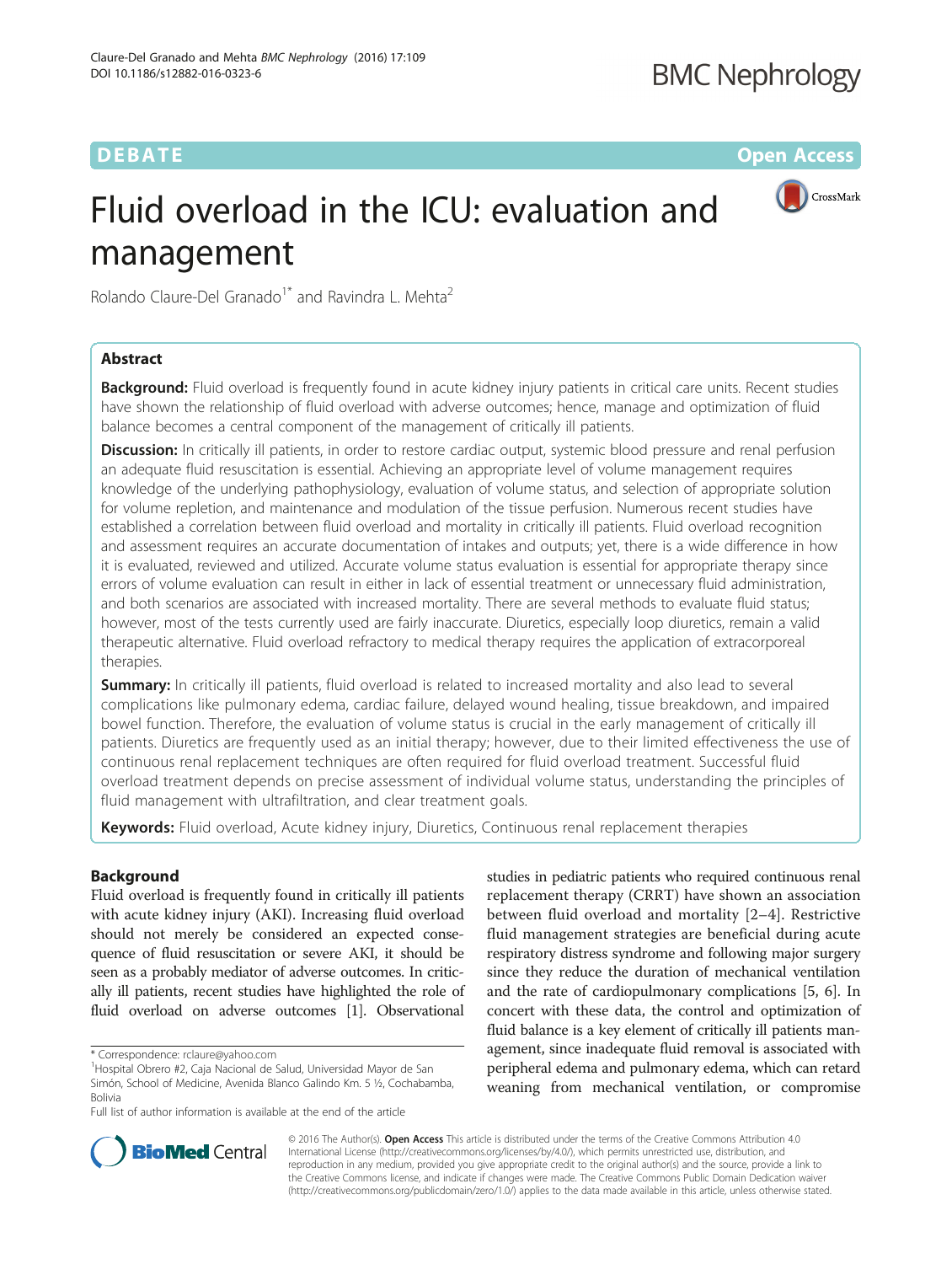wound healing. We will focus on the evaluation and management of fluid overload in the intensive care unit (ICU).

#### **Discussion**

# The role of fluid therapy in the development of fluid overload

In critically ill patients, adequate fluid resuscitation is essential to the restoration of cardiac output, systemic blood pressure and renal perfusion in patients with cardiogenic or septic shock [\[7, 8](#page-7-0)]. Prompt and adequate treatment with intravenous solutions can also prevent or limit subsequent AKI [\[9](#page-7-0)]. Achieving an appropriate level of volume management requires knowledge of the underlying pathophysiology, evaluation of volume status, selection of appropriate solution for volume repletion, and maintenance and modulation of the tissue perfusion [\[10](#page-7-0)].

The administration of crystalloids solutions that are recommend for the initial management of patients with or at risk of AKI, and also in patients with sepsis expands the extracellular compartment, but over time since critically ill patients have a increased capillary leak intravenous solutions will leave the circulation and distribute in the extracellular volume leading to edema and to fluid overload. These results in impaired oxygen and metabolite diffusion, distorted tissue architecture, obstruction of capillary blood flow and lymphatic drainage, and disturbed cell to cell interactions that may then contribute to progressive organ dysfunction (Table 1). These effects are prominent in encapsulated organs (liver and kidneys) [[11](#page-7-0)–[13](#page-7-0)]. Fluid overload is not only a consequence of fluid therapy but also occurs during severe sepsis secondary to the release of complement factors, cytokines and prostaglandin products and altered organ microcirculation [\[14\]](#page-7-0). In this context, edema is attributed to a combination of increased capillary permeability to proteins and increased net trans-capillary hydrostatic pressure through reduced pre-capillary vasoconstriction [\[15](#page-7-0)].

## Fluid overload and outcomes

Several observational studies have demonstrated a correlation between fluid overload and mortality in critically ill patients with acute respiratory distress syndrome, acute lung injury, sepsis, and AKI. Bouchard et al., have shown that patients with fluid overload defined as an increase in body weight of over 10 % had significantly more respiratory failure, need of mechanical ventilation, and more sepsis. After adjusting for severity of illness, AKI patients with fluid overload had increased 30 day and 60 day mortality. Among survivors, AKI patients who required renal replacement therapy had a significantly lower level of fluid accumulation at initiation of dialysis and at dialysis cessation than non-survivors. Renal recovery was significantly lower in patients with fluid overload [[1](#page-7-0)]. In

|  | Table 1 Consequences of fluid overload in organ systems |  |  |  |  |
|--|---------------------------------------------------------|--|--|--|--|
|--|---------------------------------------------------------|--|--|--|--|

| Organ                    | Consequences                    |  |
|--------------------------|---------------------------------|--|
| Cerebral edema           | Impaired cognition              |  |
|                          | Delirium                        |  |
| Myocardial edema         | Conduction disturbance          |  |
|                          | Impaired contractility          |  |
|                          | Diastolic dysfunction           |  |
| Pulmonary edema          | Impaired gas exchange           |  |
|                          | Reduced compliance              |  |
|                          | Increased work of breathing     |  |
| Renal interstitial edema | Reduced RBF                     |  |
|                          | Increased interstitial pressure |  |
|                          | Reduced GFR                     |  |
|                          | Uremia                          |  |
|                          | Salt and water retention        |  |
| Hepatic congestion       | Impaired synthetic function     |  |
|                          | Cholestasis                     |  |
| Gut edema                | Malabsorption                   |  |
|                          | lleus                           |  |
| Tissue edema             | Poor wound healing              |  |
|                          | Wound infection                 |  |
|                          | Pressure ulceration             |  |

RBF renal blood flow, GFR glomerular filtration rate

children, a multicenter prospective study found that the percentage of fluid accumulation at initiation of CRRT was significantly lower in the survivors  $(14.2 % ±15.9 % ×15.2)$ 25.4 %  $\pm$ 32.9 %,  $P = 0.03$  [[3\]](#page-7-0).

Lungs are one of the organs in which adverse effects of fluid overload are most evident, which can lead to acute pulmonary edema or acute respiratory distress syndrome [[16](#page-7-0)]. Several studies have provided evidence associating positive fluid balances with poorer respiratory outcomes. In one of these studies, septic shock patients with acute lung injury who received conservative fluid management after initial fluid resuscitation had lower in-hospital mortality [[17](#page-7-0)]. In another study, Wiedemann et al. randomized 1000 patients to either a conservative or to a liberal strategy of fluid management. Patients randomized to the conservative fluid strategy had lower cumulative fluid balance, improved oxygenation index and lung injury score, increased number of ventilator-free days, and reduction in the length of ICU stay. It is worth to mention that the conservative fluid management strategy did not increase the incidence or prevalence of shock during the study or the need for renal replacement therapies [[5](#page-7-0)]. Finally, in the Vasopressin in Septic Shock Trial (VASST) study authors found that higher positive fluid balance correlated significantly with increased mortality with the highest mortality rate observed in those with central venous pressure >12 mmHg [[18](#page-7-0)].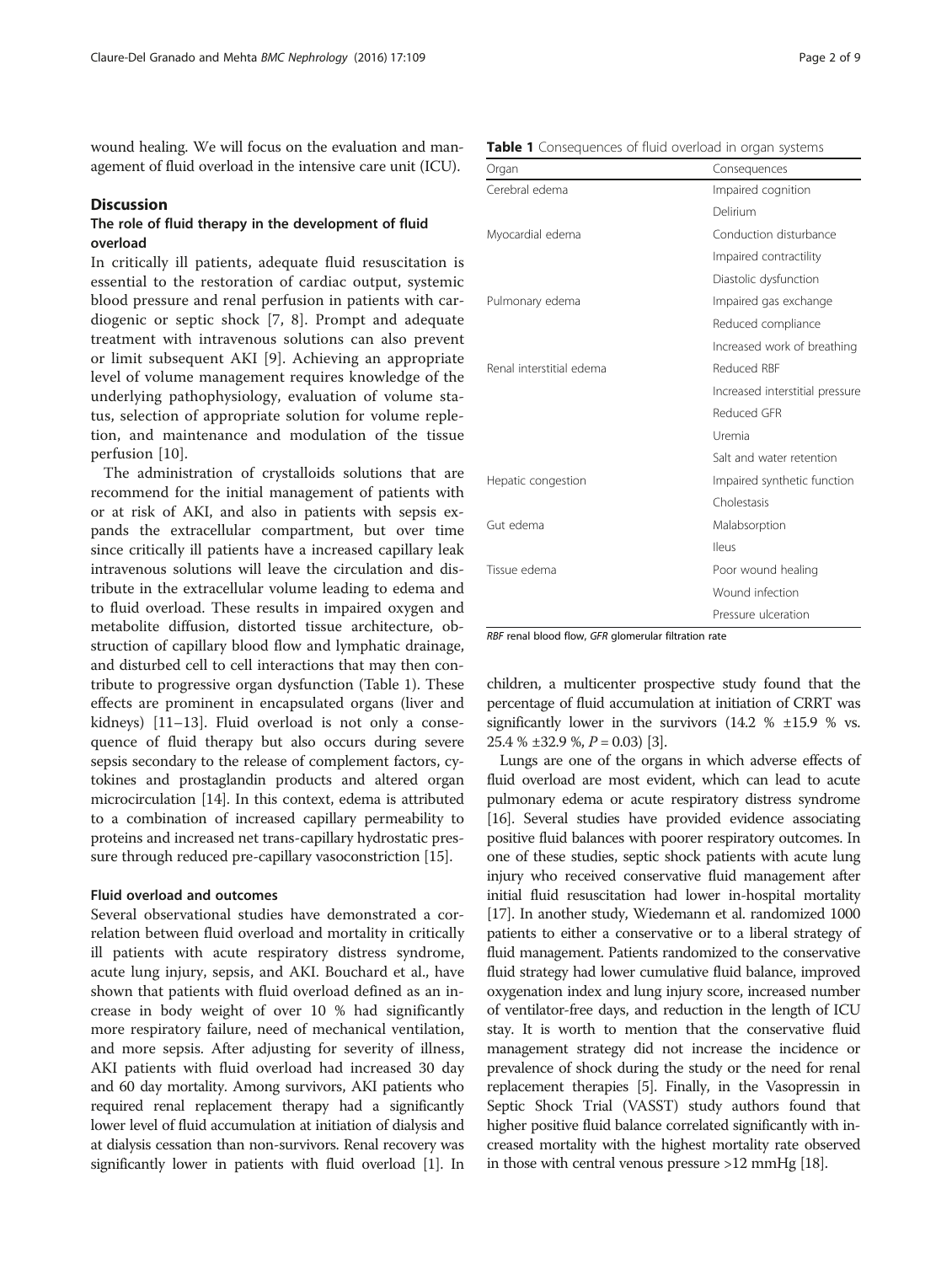# Fluid overload recognition and assessment

Fluid overload recognition and assessment in critically ill patients requires an accurate documentation of intakes and outputs; however, there is a wide variation in how this information is recorded, reviewed and utilized. Mehta RL and Bouchard J proposed some useful definitions to help us to standardize the approach and facilitated comparisons [[10](#page-7-0)]:

- 1. Daily fluid balance: daily difference in all intakes and all outputs, which frequently does not include insensible losses.
- 2. Cumulative fluid balance: sum of each day fluid balance over a period of time.
- 3. Fluid overload: usually implies a degree of pulmonary edema or peripheral edema.
- 4. Fluid accumulation: positive fluid balance, with or without linked fluid overload.
- 5. Percentage of fluid overload adjusted for body weight: cumulative fluid balance that is expressed as a percent. A cutoff of ≥10 % has been associated with increased mortality. Fluid overload percentage can be calculated using the following formula [\[19](#page-7-0)]:

## % Fluid overload

 $=$  ((total fluid in–total fluid out)/admission body weight  $\times$  100)

#### Fluid status assessment

Accurate volume status evaluation is essential for appropriate therapy as inadequate assessment of volume status can result in not providing necessary treatment or in the administration of unneeded therapy, both associated with increased mortality. There are several methods to evaluate fluid status; however, most of the tests currently used are fairly inaccurate. We will describe some of these methods.

History and physical examination:

The usefulness of medical history, symptoms, and signs along with routine diagnostic studies (chest radiograph, electrocardiogram, and serum B-type natriuretic peptide (BNP)) that differentiate heart failure from other causes of dyspnea in the emergency department were evaluated in a meta-analysis. Many features increased the probability of heart failure, with the best feature for each category being the presence of past history of heart failure (positive LR = 5.8; 95 % CI, 4.1–8.0); paroxysmal nocturnal dyspnea (positive  $LR = 2.6$ ; 95 % CI, 1.5–4.5); third heart sound gallop (positive LR = 11; 95 % CI, 4.9–25.0); chest radiograph showing pulmonary venous congestion (positive  $LR = 12.0; 95 % CI, 6.8–21.0);$  and electrocardiogram showing atrial fibrillation (positive  $LR = 3.8$ ; 95 % CI, 1.7–8.8). A low serum BNP proved to be the most

useful test (serum BNP <100 pg/mL; negative LR = 0.11; 95 % CI, 0.07–0.16) [[20](#page-7-0)].

Importantly, signs like pulmonary rales, lower extremity edema, and jugular venous distention have significant limits for assessing fluid overload. There are some studies that have correlated these sings during physical examination and invasive measures (e.g., pulmonary catheter wedge pressure (PCWP)). Butman et al. [[21](#page-7-0)] found that the presence of jugular venous distension, at rest or inducible, had a sensitivity (81 %), and a specificity (80 %) for elevation of the pulmonary capillary wedge pressure (≥18 mmHg). Using hepato-jugular reflux and Valsalva maneuvers, Marantz et al. showed that these maneuvers were valid in the diagnosis of congestive heart failure in acutely dyspneic patients, with low a sensitivity (24 %) and a high specificity (94 %) [\[22\]](#page-7-0).

On the other hand, in a prospective study, physical signs of fluid overload were compared with hemodynamic measurements in 50 patients with known chronic heart failure. Sings like rales, edema, and elevated mean jugular venous pressures were absent in 18 of 43 patients with pulmonary capillary wedge pressures ≥22 mmHg. The combination of these signs had a sensitivity of 58 % and specificity of 100 % [[23](#page-7-0)].

Chest radiography

Chest x-ray has been one of the most used tests to evaluate for hypervolemia. Radiographic sings of volume overload include dilated upper lobe vessels, cardiomegaly, interstitial edema, enlarged pulmonary artery, pleural effusion, alveolar edema, prominent superior vena cava, and Kerley lines. However, up to 20 % of patients diagnosed with heart failure had negative chest radiographs at initial emergency department evaluation. Additionally, these radiographic sings can be minimal in patients with late-stage heart failure [[24\]](#page-7-0).

In patients with congestive heart failure, radiographic signs had poor predictive value for identifying patients with PCWP values ≥30 mmHg where radiographic pulmonary congestion was absent in 39 % of patients [[25](#page-7-0)].

The X-ray technique and the clinical status of patient impact radiographic performance for detecting volume overload. Portably chest X-ray, reduce the sensitivity of findings of volume overload [\[26](#page-7-0)], and pleural effusions can be missed if the film is performed supine. With intubated patients and patients with pleural effusions, the sensitivity, specificity, and accuracy of supine chest X-ray was reported to be as low as 60 %, 70 %, and 67 % respectively [[27\]](#page-7-0). Conversely, the frequency of volume overload findings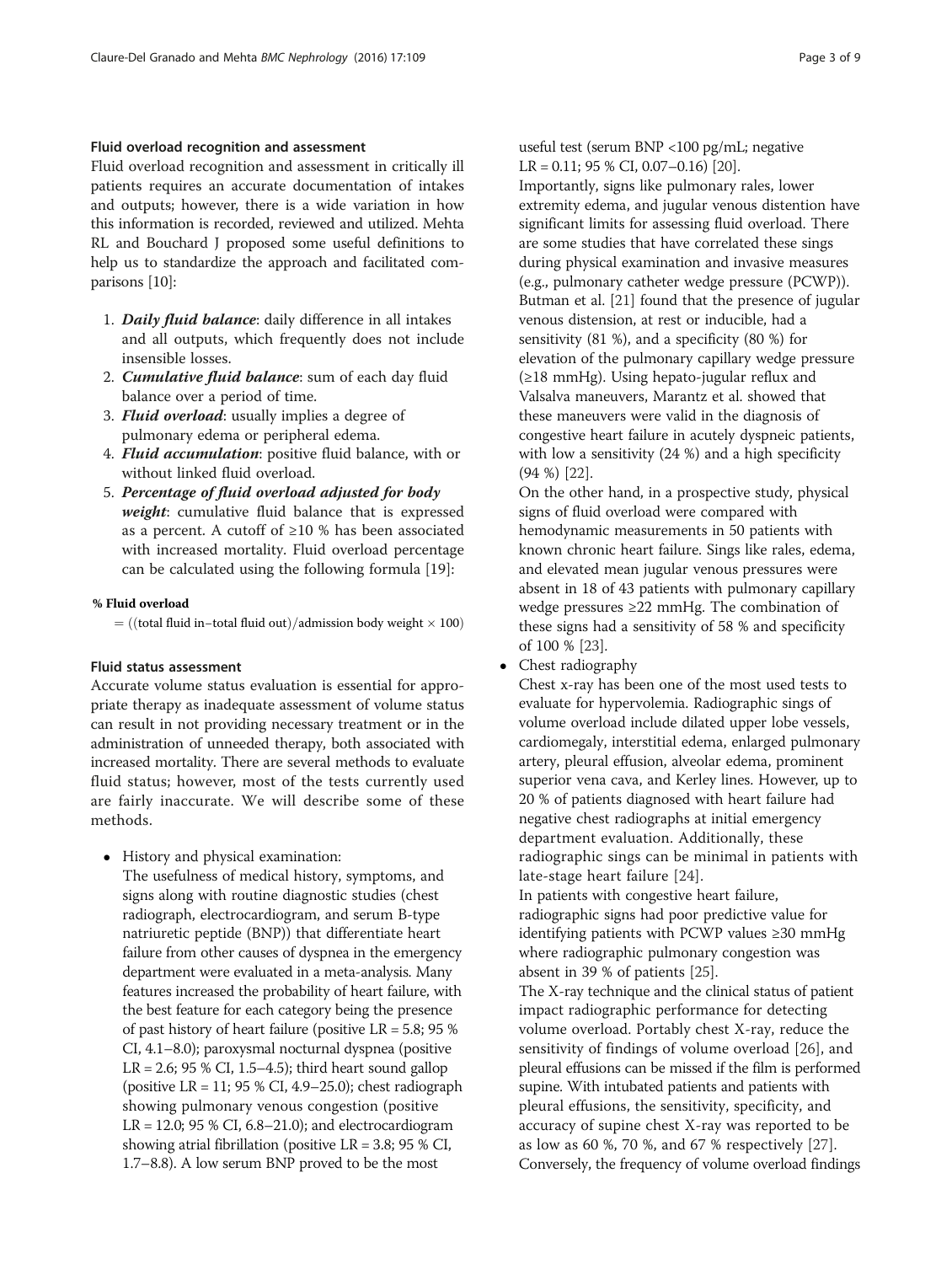in the chest X-ray increased with the severity of fluid overload such as severe heart failure [\[28\]](#page-7-0).

Natriuretic peptides

High levels of BNP can be found with volume overload; however, some conditions like myocardial infraction and pulmonary embolism can cause elevated levels of BNP. Other conditions that have to be taken into account when evaluating BNP levels are obesity, associated with lower BNP levels and renal failure, associated with high BNP levels. Patients with heart failure who have elevated base-line levels of BNP. The greatest utility of BNP levels is in the absence of elevation, since low BNP levels have a high negative predictive value for excluding heart failure diagnosis. On the other hand, high BNP levels can be nonspecific for volume overload [[26\]](#page-7-0).

- Bioimpedance vector analysis Bioelectrical impedance analysis is a commonly used method for estimating body composition, specifically detecting soft tissue hydration with a 2–3 % measurement error. It is a noninvasive, inexpensive and highly versatile test that transforms electrical properties of tissues into clinical information [[29](#page-7-0)]. Bioimpedance vector analysis (BIVA) measures whole body fluid volume and is based on patterns of the resistance-reactance graph, relating body impedance to body hydration [[29](#page-7-0)]. Clinical information on hydration is obtained through patterns of vector distribution with respect to the healthy population of the same race, sex, class of body mass index, and age. Changes in tissue hydration status below 500 ml are detected and ranked. BIVA was examined as an indicator of fluid status compared to central venous pressure (CVP) in 121 critically ill patients [[30\]](#page-7-0). In this study patients were classified in three groups according to their CVP value: low (0 to 3 mmHg); medium (4 to 12 mmHg); and high (13 to 20 mmHg). The agreement between BIVA and central venous pressure indications was good in the high CVP group, moderate in the medium CVP group, and poor in low CVP group. The combined evaluation of peripheral tissue hydration (BIVA) and central filling pressure (CVP) could provide a useful clinical assessment instrument in the planning of fluid therapy in critically ill patients, particularly in those with low CVP [\[31\]](#page-7-0).
- Thoracic ultrasound

Sonographic artifacts known as B-lines that suggest thickened interstitial or fluid-filled alveoli can be detected using thoracic ultrasound (Fig. 1). PCWP and fluid accumulation in lungs have been correlated with the presence of B-lines ("comet-tail images") in patients with congestive heart failure [[32](#page-7-0)]. Agricola et al., used thoracic ultrasound to detect "comet-tail

Fig. 1 Lung comet tail image. 'B lines' also known as comet-tail images are a marker of pulmonary edema. In the presence of extravascular lung water the reflection of the ultrasound beam on the sub-pleural interlobular septa thickened by edema creates comet-tail reverberation artifacts. The ultrasound appearance is of a vertical, discrete, hyperechogenic image that arises from the

pleural line and extends to the bottom of the screen moving

synchronously with the respiration (white arrows)

images" and obtained an individual patient comettail image score by summing the number of B-lines in each of the scanned spaces assessed (right and left hemi thorax, from second to fourth intercostals' space, from para-sternal to mid-axillary line); authors found significant positive linear correlations between comet-tail images score and extra-vascular lung water determined by the PiCCO System, between comet score and PCWP, and between comet-tail images score and radiologic sings of fluid overload in the lungs [[33](#page-7-0)].

Vena cava diameter ultrasound

The measurement of the inferior vena cava (IVC) diameter can also be use to assess volume status. Normal diameter of IVC is 1.5 to 2.5 cm (measured 3 cm from the right atrium); volume depletion is considered with an IVC diameter <1.5 cm while an IVC diameter >2.5 cm suggests volume overload. In an observational study on blood donors, Lyon et al. evaluated the inferior vena cava diameter (IVCd) during inspiration (IVCdi) and during expiration (IVCde), before and after blood donation of 450 mL. Significant differences were found between the IVCde before and after blood donation and between IVCdi before and after donation (5.5 mm and 5.16 mm, respectively) [\[34\]](#page-7-0). In patients treated for hypovolemia, Zengin et al. evaluated the IVC and right ventricle (RVd) diameters and diameter changes with the diameters and diameter changes of healthy volunteers.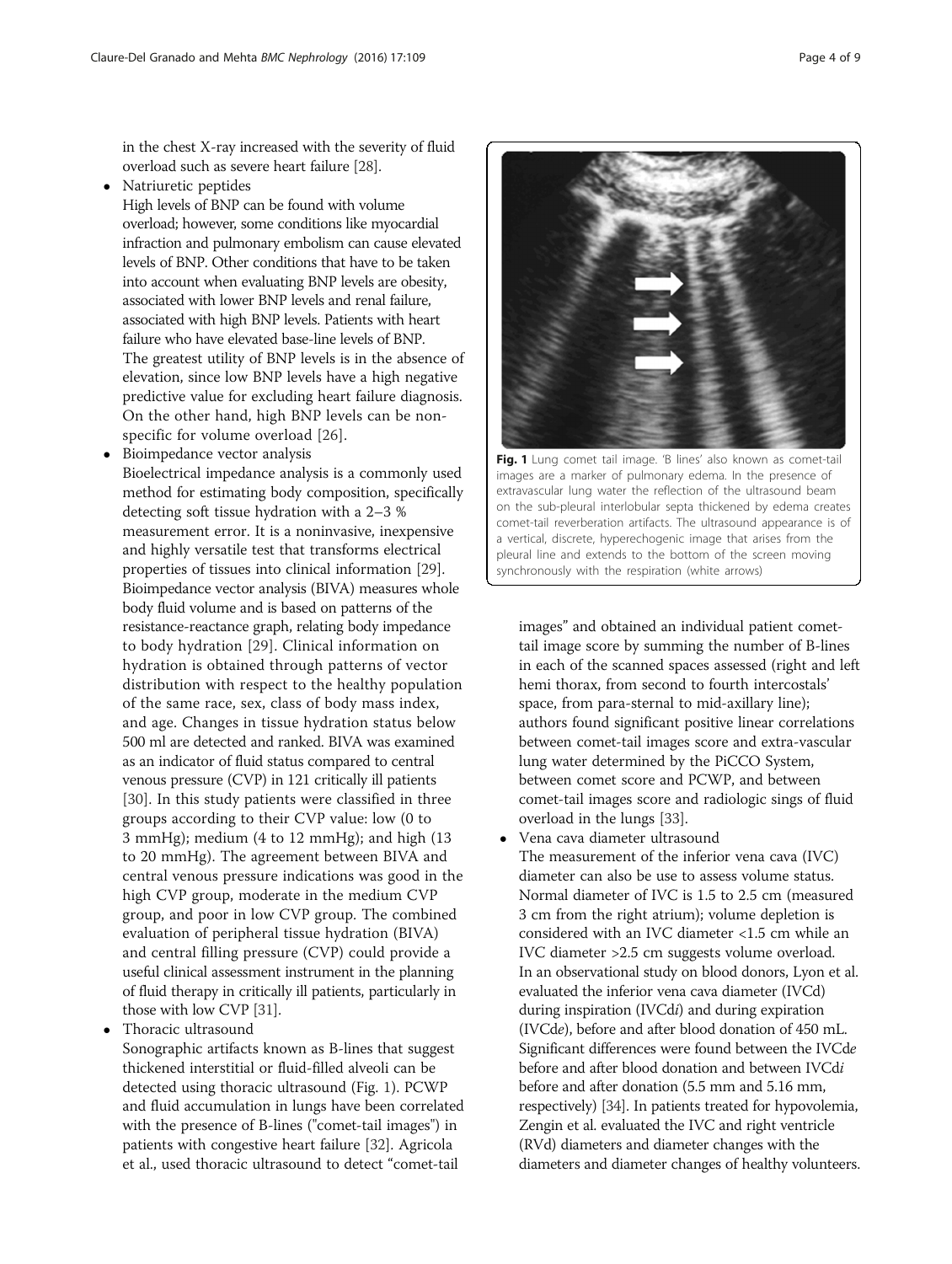The IVCd was measured ultrasonographically by M-mode in the subxiphoid area and the RVd was measured in the third and fourth intercostals spaces before and after fluid resuscitation. As compare with healthy volunteers average diameters in hypovolemic patients of the IVC during inspiration and expiration, and right ventricule diameter were significantly lower. After fluid resuscitation, there was a significant increase in mean IVC diameters during inspiration and expiration as well as in the right ventricule diameter [\[35](#page-7-0)]. Bedside inferior vena cava diameter and right ventricule diameter evaluation could be a practical noninvasive instrument for fluid status estimation and for evaluating the response to fluid therapy in critically ill patients.

# Fluid overload management Diuretic therapy

Diuretics, especially loop diuretics, remain a valid therapeutic alternative for relieving symptoms and improving pathophysiological states of fluid overload such as congestive heart failure and in patients with AKI. At this time, there is no evidence that favors ultrafiltration over diuretic use in volume overload patients with or without AKI in terms of less progression of AKI, improved clinical outcomes or reduce incidence of AKI [\[36\]](#page-7-0). Despite that more patients developed AKI during diuretic treatment, numerous studies have demonstrated that more aggressive use of loop diuretics to achieve greater volume removal is associated with improved outcomes (Table 2) [\[37](#page-7-0)–[40](#page-7-0)].

What should be the goal of urine output when using diuretics to manage fluid overload? Some empirical observations have shown that a urine output of 3–4 ml/kg/h rarely causes intravascular volume depletion as capillary refill can meet such rates in almost all patients [[41](#page-7-0)]. Diuretics could be either administered by bolus or using a continuous infusion. There has been controversy about which of these strategies is better; some authors advocate that diuretic infusion is superior to boluses since urinary output could be maintain easily [\[41\]](#page-7-0). In one study diuretic infusion was associated with greater diuresis and this was achieved with a lesser dose [[42](#page-8-0)]; infusion was also

Since common electrolyte disturbances could be encountered during diuretic therapy, it is important to monitor electrolytes levels and also to assess acid-based status. In order to avoid hypokalemia, administration of oral potassium it is easy. Measuring urinary potassium concentration and calculating the daily losses of potassium, which require replacement is a strategy that can be used to estimate daily potassium requirements. Another strategy is the use of potassium-sparing diuretics like spironolactone. Hypomagnesemia is frequently found during diuretic therapy, magnesium replacement can be achieved either intravenously or orally, typically with 20–30 mmoL per day. Finally in some patients, chloride losses exceed sodium losses and hypochloremic metabolic alkalosis develops; this is usually corrected with the administration of potassium chloride and magnesium chloride.

A recent comprehensive review have shown that torsemide and bumetanide have more favorable pharmacokinetic profiles than furosemide, and in the case of torsemide it could be more efficacious than furosemide in patients with heart failure (decreased mortality, decrease hospitalizations, and improved New York Heart Association functional classification). In AKI patients, as compared with torsemide the use of furosemide was associated with a significant improvement in urine output. Moreover, two trials comparing bumetanide with furosemide showed conflicting results [[44\]](#page-8-0).

Finally, in patients with AKI the response to furosemide may be reduced due to multiple mechanisms including a reduced tubular secretion of furosemide and blunted response of Na-K-2Cl co-transporters at the loop of Henle [[45](#page-8-0)]. This reduced response to furosemide in AKI patients often requires the use of higher doses that may increase the risk of ototoxicity, especially as the clearance of furosemide is severely reduced in AKI. High doses of furosemide may also result in myocardial

Table 2 Studies assessing the effect of diuretics on AKI and mortality

| Study                            | Number | Comparison                                                                                             | Effect on AKI                                                | Effect on mortality                    |
|----------------------------------|--------|--------------------------------------------------------------------------------------------------------|--------------------------------------------------------------|----------------------------------------|
| Mehta et al. [37]                | 552    | Diuretics versus no diuretics                                                                          | Increased risk of death or non-recovery<br>of renal function | OR 1.68 for death with<br>diuretic use |
| Uchino et al. [38]               | 1743   | Diuretics versus no diuretics                                                                          | N/A                                                          | No difference                          |
| Cantarovich et al. [39]          | 338    | Furosemide versus placebo                                                                              | No difference on renal recovery were found                   | No difference                          |
| Grams et al. [40]<br>FACTT trial | 306    | Fluid conservative<br>(Furosemide dose of 80 mg) versus<br>fluid liberal<br>(Furosemide dose of 23 mg) | No difference in peak sCr                                    |                                        |

FACTT fluid and catheter treatment trial, sCr serum creatinine, NA non-assessed, OR odds ratio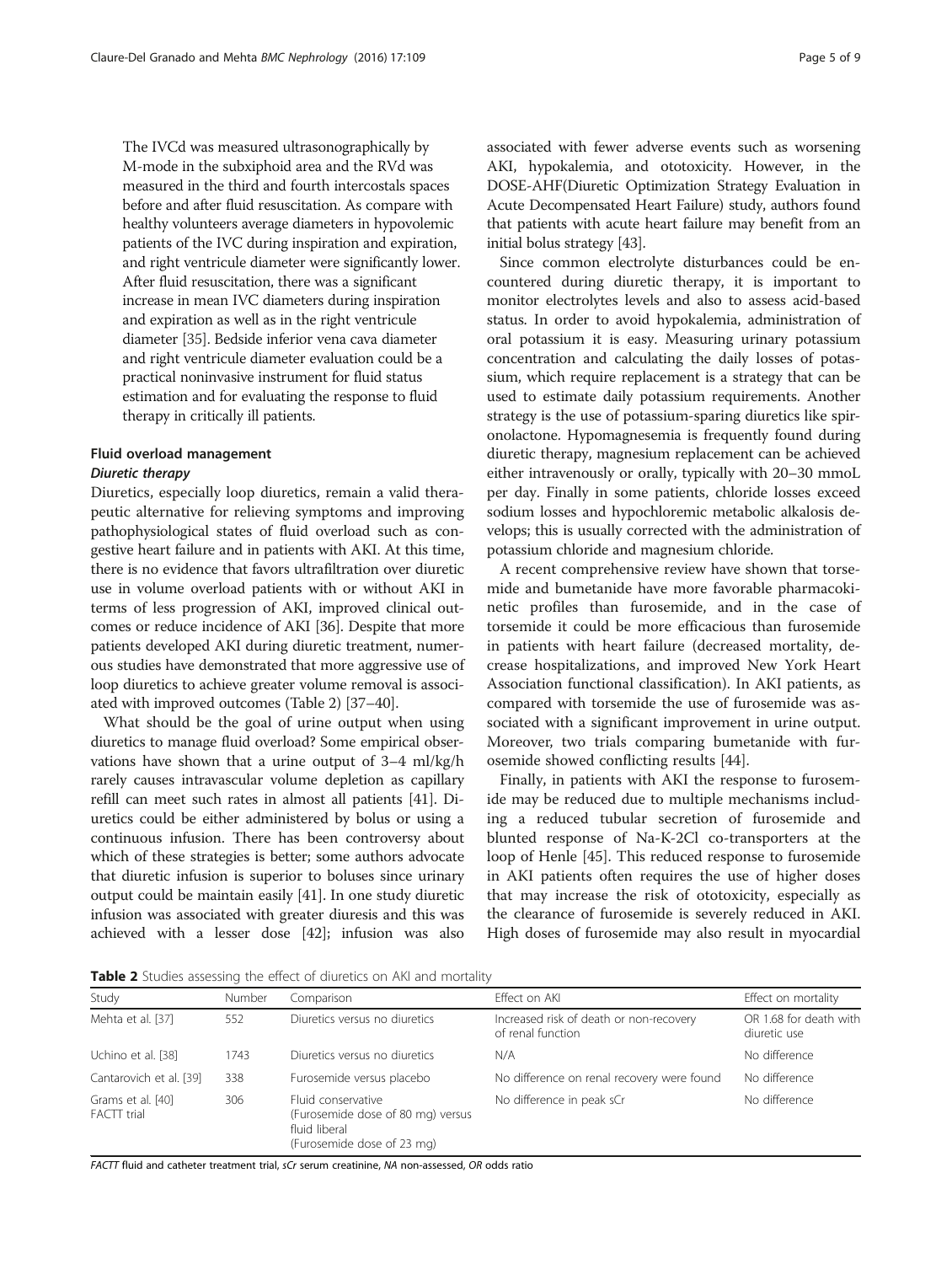| <b>TODIC 3</b> OTECT CHARL TOP ACHIEVING HOURS HOLD DATA REC |                             |                                     |                                    |                              |                                                                     |                                  |
|--------------------------------------------------------------|-----------------------------|-------------------------------------|------------------------------------|------------------------------|---------------------------------------------------------------------|----------------------------------|
| Technique                                                    | Dialysate flow<br>rate (Od) | Replacement fluid flow<br>rate (Or) | Ultrafiltration flow<br>rate (Ouf) | Effluent flow rate<br>(Oeff) | Substitution fluid flow<br>rate $(Os)$<br>using an external IV pump | Machine fluid balance<br>(NetUF) |
| <sup>a</sup> CWHDF                                           | $1000$ ml/h                 | $500$ ml /h                         | $1000$ ml /h                       | 2500 mL/h                    | Varying rate from 200 to<br>1000 mL/h.                              | $-300$ mL/h                      |

<span id="page-5-0"></span>Table 3 Order chart for achieving hourly fluid balance

<sup>a</sup>CVVHDF continuous veno-venous hemodiafiltration

dysfunction secondary to furosemide induced vasoconstriction [[46](#page-8-0)].

# Extracorporeal therapies

Fluid overload refractory to medical therapy requires the use of extracorporeal therapies such as continuous renal replacement therapies since critically ill patients often show hemodynamic instability and/or multiple organ dysfunctions. Accurate management of fluid balance becomes obligatory with the ultimate goal of improving pulmonary gas exchange and organ perfusion while maintaining stable hemodynamic parameters. The optimal renal replacement therapy for patients with AKI and fluid overload has not been defined yet and there is still an ongoing debate. Choice of the initial modality needs to be based on the availability of resources, local expertise; the individual needs of the patients, and finally on patient's hemodynamic status.

In patients with fluid overload, CRRT provides a slower fluid removal over intermittent hemodialysis (IHD) resulting in more hemodynamic stability and better fluid balance control, other advantages of CRRT over IHD include: a slower control of solute concentration avoiding large fluctuations and fluid shifts, which reduce the risk of cerebral edema, the great flexibility in terms of treatment adjustment to patient's needs at anytime, and finally CRRT allows to perform the treatment with relatively simple and user friendly machines [[47](#page-8-0)]. Some large observational studies have suggested that CRRT is an independent predictor of renal recovery among survivors [\[48](#page-8-0)–[50](#page-8-0)].

In the absence of definite data to support the use of particular type of renal replacement therapy, one should consider CRRT and IHD as complementary therapies. Therefore, during the treatment of critically ill patients with AKI and fluid overload transitions between CRRT



Fig. 2 Circuit set up at University of California San Diego, Medical Center. The mean infusion rate of tri-sodium citrate was 180 ml/h and blood flow rate (Qb) was set at 100 ml/min. Tri-sodium citrate was added at the arterial catheter port with ionized calcium levels been measured post-filter. Post-filter ionized calcium levels were used to adjust tri-sodium citrate flow rates. Pre-filter BUN value was measured after the infusion of tri-sodium citrate and after pre-dilution replacement fluid (Qr), thus accounting for the pre-dilutional effect. A fixed ultrafiltration rate (Quf) was used (set at 1000 ml/h) for achieving fluid balance. A target effluent volume was adjusted by hourly modifying substitution fluid rate (Qs) to achieve a negative, zero, or positive fluid balance. Qb, blood flow rate; Qd, dialysate flow rate; Qr, replacement fluid rate; Quf, total ultrafiltration rate; Qnet, net fluid removal rate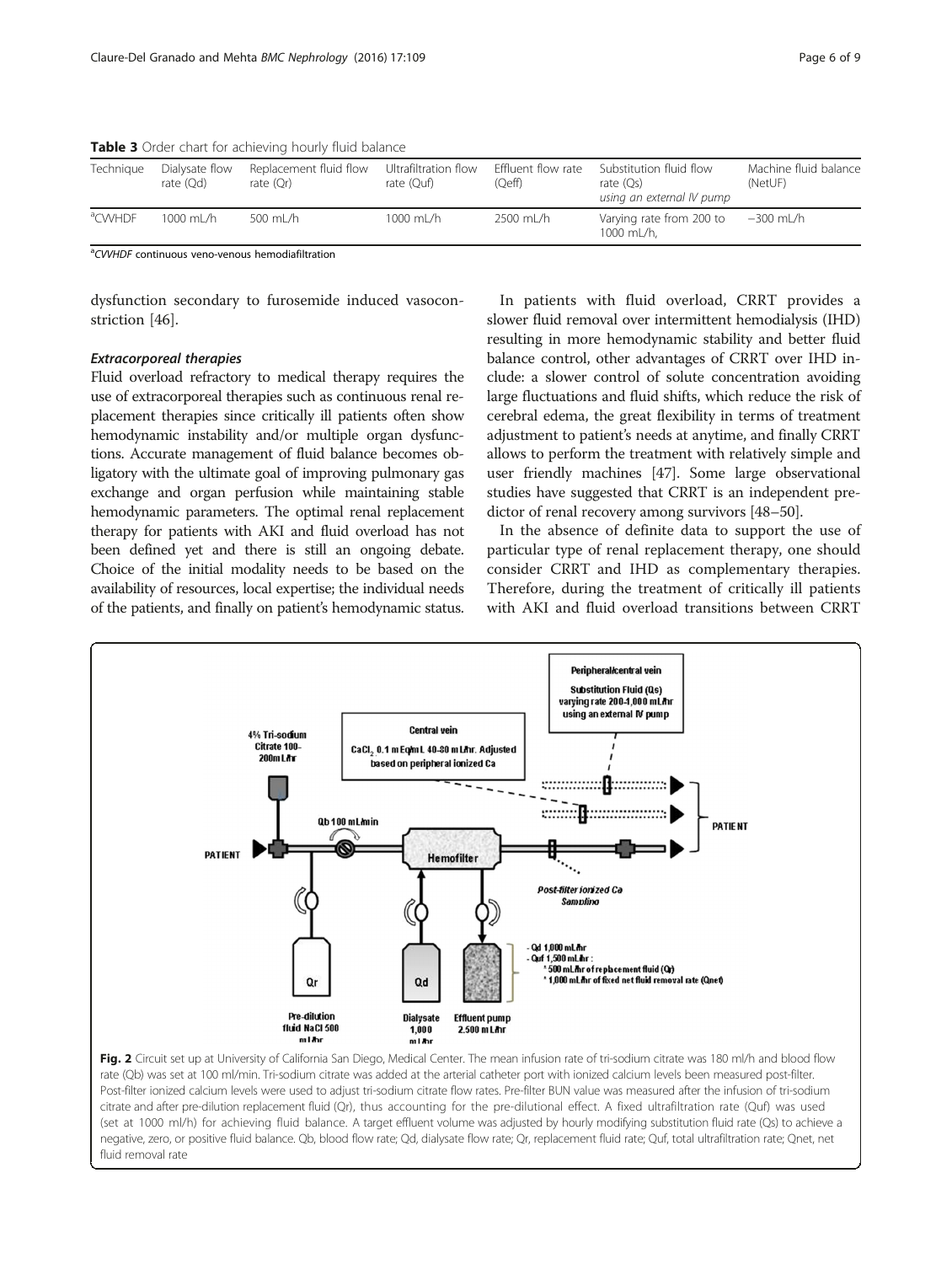and IHD are frequent, and are frequently driven by patients' hemodynamic status.

Slow continuous ultrafiltration (SCUF) is a type of continuous renal replacement therapy that is usually performed with low blood flow rates (50 to 100 ml/min), and ultrafiltration rates between 100 and 300 ml/h according to fluid balance necessities. Relatively small surface-area filters can be employed with reduced heparin doses since low ultrafiltration and blood flow rates are required, [\[51](#page-8-0)].

Continuous veno-venous hemofiltration (CVVH) is another CRRT technique that allows meticulous, minute-tominute control of fluid balance by providing continuous fluid, electrolyte, and toxin clearance.

The prescription of CRRT related fluid management and its integration into overall patient fluid management could be improved by using a specific order chart for the machine fluid balance as shown on Table [3.](#page-5-0) Machine fluid balance refers to the total balance over 24-h period of fluids administered by the CRRT machine (dialysate or replacement fluid or both depending on the technique) and fluids removed by the CRRT machine (spent dialysate or ultrafiltrate or both depending on the technique). This set up will help to achieve the planned hourly fluid balance as shown on Table [3](#page-5-0) and Fig. [2.](#page-5-0)

The ultimate goal is to preserve tissue perfusion, optimizing fluid balance by effectively removing fluid without compromising the effective circulating fluid volume; therefore, meticulous monitoring of fluid balance is critical for all patients [[52](#page-8-0)].

Another option for treating patients with fluid overload are the new smaller and more portable devices like the Aquadex FlexFlow System (Baxter Healthcare). In patients with heart failure, Costanzo et al. compare adjustable ultrafiltration using a small ultrafiltration device to the use of intravenous loop diuretics. The authors found a trend to longer time to recurrence of heart failure within 90 days event after hospital discharge in patients treated with the ultrafiltration device, and fewer heart failure and cardiovascular events. Changes in renal function and the 90-day mortality were similar in both groups. However, more patients who were randomized to adjustable ultrafiltration experienced an adverse effect of special interest ( $p = 0.018$ ) and a serious study product-related adverse events ( $p = 0.026$ ) [[53](#page-8-0)].

# Conclusions

Several complications like congestive heart failure, pulmonary edema, delayed wound healing, tissue breakdown, and impaired bowel function are associated with fluid overload. Fluid overload has also been related to increased mortality. The optimal assessment of volume status in critically ill patients is of vital importance particularly during the early management of these patients. One key

aspect of fluid overload management is to maintain hemodynamic stability and optimize organ function. Loop diuretics are frequently used as the initial therapy to treat critically ill patients with fluid overload; nevertheless, diuretics have limited effectiveness due to several factors such as underlying acute kidney injury that contribute to diuretic resistance. Renal replacement therapies are often required for optimal volume management in critically ill patients with fluid overload. In this setting, successful volume management depends on an accurate estimation of patients' fluid status, an adequate understanding of the principles of fluid overload treatment with ultrafiltration, and clear treatment goals.

#### Abbreviations

AKI, acute kidney injury; BIVA, Bio-impedance vector analysis; BNP, B-type natriuretic peptide; CRRT, continuous renal replacement therapy; CVP, central venous pressure; CVVH, continuous veno-venous hemofiltration; EVLW, extravascular lung water; ICU, intensive care unit; IHD, intermittent hemodialysis; IVC, inferior vena cava; IVCd, inferior vena cava diameter; IVCde, inferior vena cava diameter during expiration; IVCdi, inferior vena cava diameter during inspiration; PCWP, pulmonary catheter wedge pressure; RVd, right ventricle diameter; SCUF, slow continuous ultrafiltration

#### Acknowledgements

We want to acknowledge Mary Helen Begley who provided writing services for this manuscript.

#### Funding

No funding was obtained for this study.

#### Availability of data and materials

All the data supporting what is describe in the manuscript in contained within.

#### Authors' contributions

RCDG and RM participated in writing and helped to draft the manuscript. Both authors read and approved the final manuscript.

#### Authors' information

RCDG: Rolando Claure-Del Granado received his medical degree from Universidad del Valle, School of Medicine (Cochabamba-Bolivia). His postgraduate training included a residency in Internal Medicine and a Fellowship in Nephrology at the Instituto Nacional de Ciencias Médicas y Nutrición "Salvador Zubirán" (Mexico City-Mexico). He was a Research Fellow at the Medicine Department—Division of Nephrology of the University of California San Diego, from 2009 to 2011. Following his fellowship he joined the faculty of Universidad Mayor de San Simon, School of Medicine, Cochabamba-Bolivia; as a Professor of Medicine. He is a Clinical Research Investigator at the Biomedical Research Institute (IIBISMED) of the Universidad Mayor de San Simón School of Medicine, Cochabamba-Bolivia. He is a member of the Acute Kidney Injury Committee of the Latin-American Society of Nephrology and Hypertension. He is the Chair of the International Society of Nephrology—Young Nephrologists Committee (ISN-YNC). Dr. Claure-Del Granado's research interests include extracorporeal therapies for AKI, the assessment of acid–base metabolic disorders, the study of biomarkers in AKI, and the role of immunity in AKI.

RM: Dr. Mehta received the M.B.B.S. degree (1976) from the Government Medical School in Amritsar, India, and the M.D. (1979) and D.M. (1981) degrees from the Post Graduate Institute of Medical Education and Research in Chandigarh, India. He subsequently completed a nephrology fellowship at the University of Rochester in Rochester New York and obtained his boards in internal medicine (1986) and Nephrology (1988). He is a Professor of Medicine in the Division of Nephrology and Associate Chair for Clinical Affairs in the Department of Medicine at the University of California, San Diego (UCSD) where he directs the Clinical nephrology and dialysis programs. He is also the Chair of the International Society of Nephrology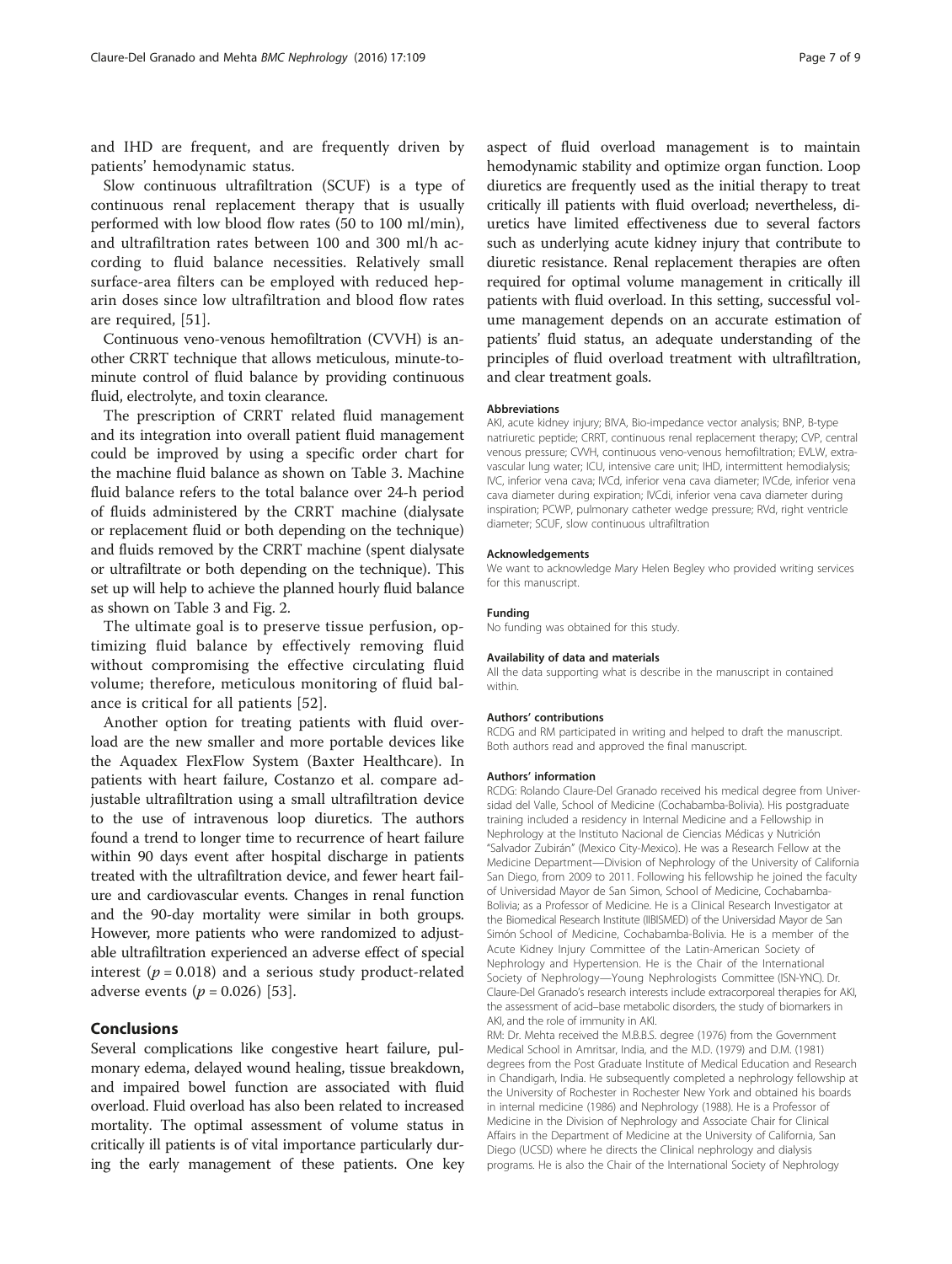<span id="page-7-0"></span>0by25 initiative, founding member of the Acute Dialysis Quality Initiative. His research interests are in the field of acute kidney injury (AKI) and he has directed several clinical studies in the management of patients with AKI including comparing different types of renal replacement therapies, conducting several large multicenter observational studies of AKI, evaluating different predictive models for outcomes in AKI, investigating the role of cytokine removal by dialysis membranes in sepsis and AKI, and evaluating techniques for determining the amount of excess fluid in dialysis patients.

#### Competing interests

The authors declare that they have no competing interests.

#### Consent for publication

Not applicable.

#### Ethics approval and consent to participate

The local ethics committee does not request formal ethics committee approval when a review manuscript is submitted, this is only required when clinical or basic research is done.

### Author details

<sup>1</sup>Hospital Obrero #2, Caja Nacional de Salud, Universidad Mayor de San Simón, School of Medicine, Avenida Blanco Galindo Km. 5 ½, Cochabamba, Bolivia. <sup>2</sup>School of Medicine, University of California San Diego, 200 West Arbor Drive #8342, San Diego, CA 92103, USA.

#### Received: 5 August 2015 Accepted: 22 July 2016 Published online: 02 August 2016

#### References

- Bouchard J, Soroko SB, Chertow GM, Himmelfarb J, Ikizler TA, Paganini EP, et al. Fluid accumulation, survival and recovery of kidney function in critically ill patients with acute kidney injury. Kidney Int. 2009;76(4):422–7.
- 2. Goldstein SL, Currier H, Graf C, Cosio CC, Brewer ED, Sachdeva R. Outcome in children receiving continuous venovenous hemofiltration. Pediatrics. 2001;107(6):1309–12.
- 3. Goldstein SL, Somers MJ, Baum MA, Symons JM, Brophy PD, Blowey D, et al. Pediatric patients with multi-organ dysfunction syndrome receiving continuous renal replacement therapy. Kidney Int. 2005;67(2):653–8.
- 4. Gillespie RS, Seidel K, Symons JM. Effect of fluid overload and dose of replacement fluid on survival in hemofiltration. Pediatr Nephrol. 2004;19(12):1394–9.
- 5. Wiedemann HP, Wheeler AP, Bernard GR, Thompson BT, Hayden D, deBoisblanc B, et al. Comparison of two fluid-management strategies in acute lung injury. N Engl J Med. 2006;354(24):2564–75.
- 6. Brandstrup B, Tonnesen H, Beier-Holgersen R, Hjortso E, Ording H, Lindorff-Larsen K, et al. Effects of intravenous fluid restriction on postoperative complications: comparison of two perioperative fluid regimens: a randomized assessor-blinded multicenter trial. Ann Surg. 2003;238(5):641–8.
- 7. Prowle JR, Echeverri JE, Ligabo EV, Ronco C, Bellomo R. Fluid balance and acute kidney injury. Nat Rev Nephrol. 2010;6(2):107–15.
- 8. Levy MM, Artigas A, Phillips GS, Rhodes A, Beale R, Osborn T, et al. Outcomes of the Surviving Sepsis Campaign in intensive care units in the USA and Europe: a prospective cohort study. Lancet Infect Dis. 2012;12(12): 919–24.
- 9. Kellum JA, Lameire N. Kidney Disease Improving Global Outcomes (KDIGO) Working Group. Section 3: Prevention and Treatment of AKI. Kidney Int Suppl (2011). 2012;2(1):37–68.
- 10. Mehta RL, Bouchard J. Controversies in acute kidney injury: effects of fluid overload on outcome. Contrib Nephrol. 2011;174:200–11.
- 11. Humphrey H, Hall J, Sznajder I, Silverstein M, Wood L. Improved survival in ARDS patients associated with a reduction in pulmonary capillary wedge pressure. Chest. 1990;97(5):1176–80.
- 12. Nisanevich V, Felsenstein I, Almogy G, Weissman C, Einav S, Matot I. Effect of intraoperative fluid management on outcome after intraabdominal surgery. Anesthesiology. 2005;103(1):25–32.
- 13. Boyle A, Maurer MS, Sobotka PA. Myocellular and interstitial edema and circulating volume expansion as a cause of morbidity and mortality in heart failure. J Card Fail. 2007;13(2):133–6.
- 14. Andreucci M, Federico S, Andreucci VE. Edema and acute renal failure. Semin Nephrol. 2001;21(3):251–6.
- 15. Bouchard J, Mehta RL. Fluid balance issues in the critically ill patient. Contrib Nephrol. 2010;164:69–78.
- 16. Schrier RW, Wang W. Acute renal failure and sepsis. N Engl J Med. 2004; 351(2):159–69.
- 17. Murphy CV, Schramm GE, Doherty JA, Reichley RM, Gajic O, Afessa B, et al. The importance of fluid management in acute lung injury secondary to septic shock. Chest. 2009;136(1):102–9.
- 18. Boyd JH, Forbes J, Nakada TA, Walley KR, Russell JA. Fluid resuscitation in septic shock: a positive fluid balance and elevated central venous pressure are associated with increased mortality. Crit Care Med. 2011;39(2):259–65.
- 19. Bagshaw SM, Cruz DN. Fluid overload as a biomarker of heart failure and acute kidney injury. Contrib Nephrol. 2010;164:54–68.
- 20. Wang CS, FitzGerald JM, Schulzer M, Mak E, Ayas NT. Does this dyspneic patient in the emergency department have congestive heart failure? JAMA. 2005;294(15):1944–56.
- 21. Butman SM, Ewy GA, Standen JR, Kern KB, Hahn E. Bedside cardiovascular examination in patients with severe chronic heart failure: importance of rest or inducible jugular venous distension. J Am Coll Cardiol. 1993;22(4):968–74.
- 22. Marantz PR, Kaplan MC, Alderman MH, Clinical diagnosis of congestive heart failure in patients with acute dyspnea. Chest. 1990;97(4):776–81.
- 23. Stevenson LW, Perloff JK. The limited reliability of physical signs for estimating hemodynamics in chronic heart failure. JAMA. 1989;261(6):884–8.
- 24. Collins SP, Lindsell CJ, Storrow AB, Abraham WT. Prevalence of negative chest radiography results in the emergency department patient with decompensated heart failure. Ann Emerg Med. 2006;47(1):13–8.
- 25. Chakko S, Woska D, Martinez H, de Marchena E, Futterman L, Kessler KM, et al. Clinical, radiographic, and hemodynamic correlations in chronic congestive heart failure: conflicting results may lead to inappropriate care. Am J Med. 1991;90(3):353–9.
- 26. Peacock WF, Soto KM. Current techniques of fluid status assessment. Contrib Nephrol. 2010;164:128–42.
- 27. Ruskin JA, Gurney JW, Thorsen MK, Goodman LR. Detection of pleural effusions on supine chest radiographs. AJR Am J Roentgenol. 1987;148(4):681–3.
- 28. Chait A, Cohen HE, Meltzer LE, VanDurme JP. The bedside chest radiograph in the evaluation of incipient heart failure. Radiology. 1972;105(3):563–6.
- 29. Piccoli A. Patterns of bioelectrical impedance vector analysis: learning from electrocardiography and forgetting electric circuit models. Nutrition. 2002;18(6):520–1.
- 30. Piccoli A, Pittoni G, Facco E, Favaro E, Pillon L. Relationship between central venous pressure and bioimpedance vector analysis in critically ill patients. Crit Care Med. 2000;28(1):132–7.
- 31. Piccoli A. Bioelectric impedance measurement for fluid status assessment. Contrib Nephrol. 2010;164:143–52.
- 32. Picano E, Frassi F, Agricola E, Gligorova S, Gargani L, Mottola G. Ultrasound lung comets: a clinically useful sign of extravascular lung water. J Am Soc Echocardiogr. 2006;19(3):356–63.
- 33. Agricola E, Bove T, Oppizzi M, Marino G, Zangrillo A, Margonato A, et al. "Ultrasound comet-tail images": a marker of pulmonary edema: a comparative study with wedge pressure and extravascular lung water. Chest. 2005;127(5):1690–5.
- 34. Lyon M, Blaivas M, Brannam L. Sonographic measurement of the inferior vena cava as a marker of blood loss. Am J Emerg Med. 2005;23(1):45–50.
- 35. Zengin S, Al B, Genc S, Yildirim C, Ercan S, Dogan M, et al. Role of inferior vena cava and right ventricular diameter in assessment of volume status: a comparative study: ultrasound and hypovolemia. Am J Emerg Med. 2013;31(5):763–7.
- 36. Perazella MA, Coca SG. Three feasible strategies to minimize kidney injury in 'incipient AKI'. Nat Rev Nephrol. 2013;9(8):484–90.
- 37. Mehta RL, Pascual MT, Soroko S, Chertow GM. Diuretics, mortality, and nonrecovery of renal function in acute renal failure. JAMA. 2002;288(20): 2547–53.
- 38. Uchino S, Doig GS, Bellomo R, Morimatsu H, Morgera S, Schetz M, et al. Diuretics and mortality in acute renal failure. Crit Care Med. 2004;32(8):1669–77.
- 39. Cantarovich F, Rangoonwala B, Lorenz H, Verho M, Esnault VL. High-dose furosemide for established ARF: a prospective, randomized, double-blind, placebo-controlled, multicenter trial. Am J Kidney Dis. 2004;44(3):402–9.
- 40. Grams ME, Estrella MM, Coresh J, Brower RG, Liu KD. Fluid balance, diuretic use, and mortality in acute kidney injury. Clin J Am Soc Nephrol. 2011;6(5): 966–73.
- 41. Bellomo R, Prowle JR, Echeverri JE. Diuretic therapy in fluid-overloaded and heart failure patients. Contrib Nephrol. 2010;164:153–63.